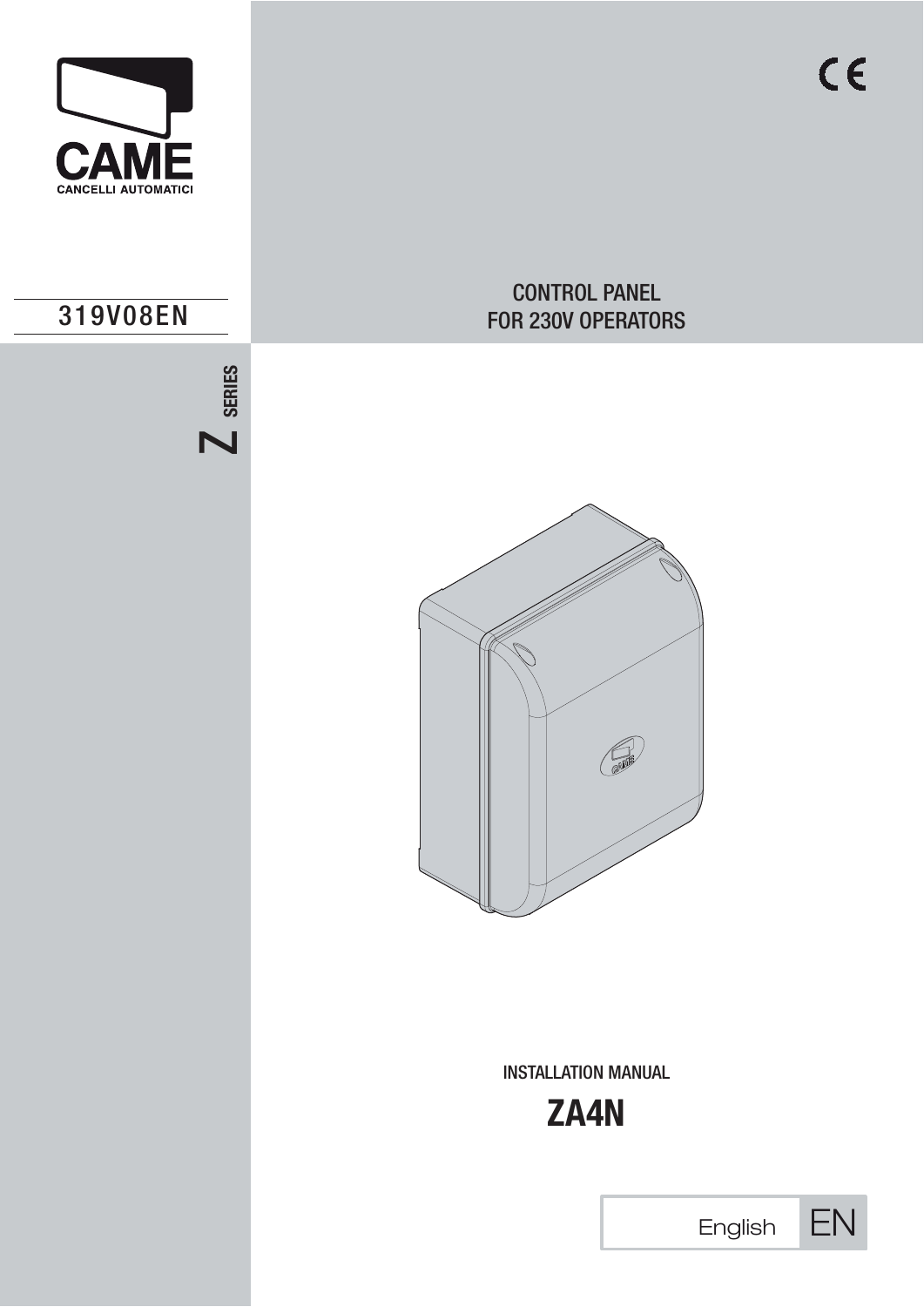#### **"IMPORTANT INSTALLATION, SAFETY INSTRUCTIONS"**

#### **"CAUTION: IMPROPER INSTALLATION MAY CAUSE SERIOUS DAMAGE, FOLLOW ALL INSTALLATION INSTRUCTIONS CAREFULLY"**

#### **"THIS MANUAL IS ONLY FOR PROFESSIONAL OR QUALIFIED INSTALLERS"**

#### **1 Legend of symbols**



- This symbol tells you that the sections concern safety issues.
- This symbol tells you what to say to the end-users.

### **2 Intended use and restrictions**

#### 2.1 Intended use

The ZA4N control panel is designed to control the 230V ATI, FERNI, KRONO, FAST and FROG swing gate operators.

The use of this product for purposes other than those described above and installation executed in a manner other than as instructed in this technical manual are prohibited.

#### 2.2 Limits to use

The overall power of the motors must not exceed 600W.

### **3 Reference standards**

For its quality processes management Came Cancelli Automatici is ISO 9001 certified, and for its environmental management it is ISO 14001 certified. CAME engineers and manufactures all of its products in Italy. This product complies with the following standards: see declaration of conformity.

### **4 Description**

This product is engineered and manufactured by CAME CANCELLI AUTOMATICI S.p.A. and complies with current safety regulations. Guaranteed 24 months if not tampered with.

The control panel works on 230V a.c. of power, 50/60Hz frequency.

The control devices and accessories are powered by 24V. Warning! The accessories must not exceed 20W overall.

All connections are protected by fast fuses, see table.

The board performs and controls the following functions:

- automatic closing after an opening command;
- pre-flashing of the flashing light;
- adjusting the motor torque on the connected automation device.

The command modes that may be defined are the following:

- opening/closing;
- opening/closing with maintained action;

- complete stop.

Following an obstacle detection, the photocells can:

- reopening if the gate is closing.

Expressly fitted trimmers adjust:

- duration of theautomatic closing;

- M2 gearmotor closing delay;

- operating time.

- It is also possible to connect:
- signalling lamp gate open.

| <b>FUSES TABLE</b>                                |           |  |  |
|---------------------------------------------------|-----------|--|--|
| protection:                                       | fuse for: |  |  |
| Control board (line)                              | $5A-F$    |  |  |
| Control devices and accessories<br>(control unit) | 1A-F      |  |  |

| <b>TECHNICAL FEATURES</b>    |                     |  |  |  |
|------------------------------|---------------------|--|--|--|
| power supply                 | 230V - 50/60Hz      |  |  |  |
| max power                    | 600W                |  |  |  |
| max power of 24V accessories | <b>20W</b>          |  |  |  |
| insulation rating            |                     |  |  |  |
| casing material              | <b>ABS</b>          |  |  |  |
| casing protection rating     | IP <sub>54</sub>    |  |  |  |
| operating temperature        | $-20/+55^{\circ}$ C |  |  |  |
|                              |                     |  |  |  |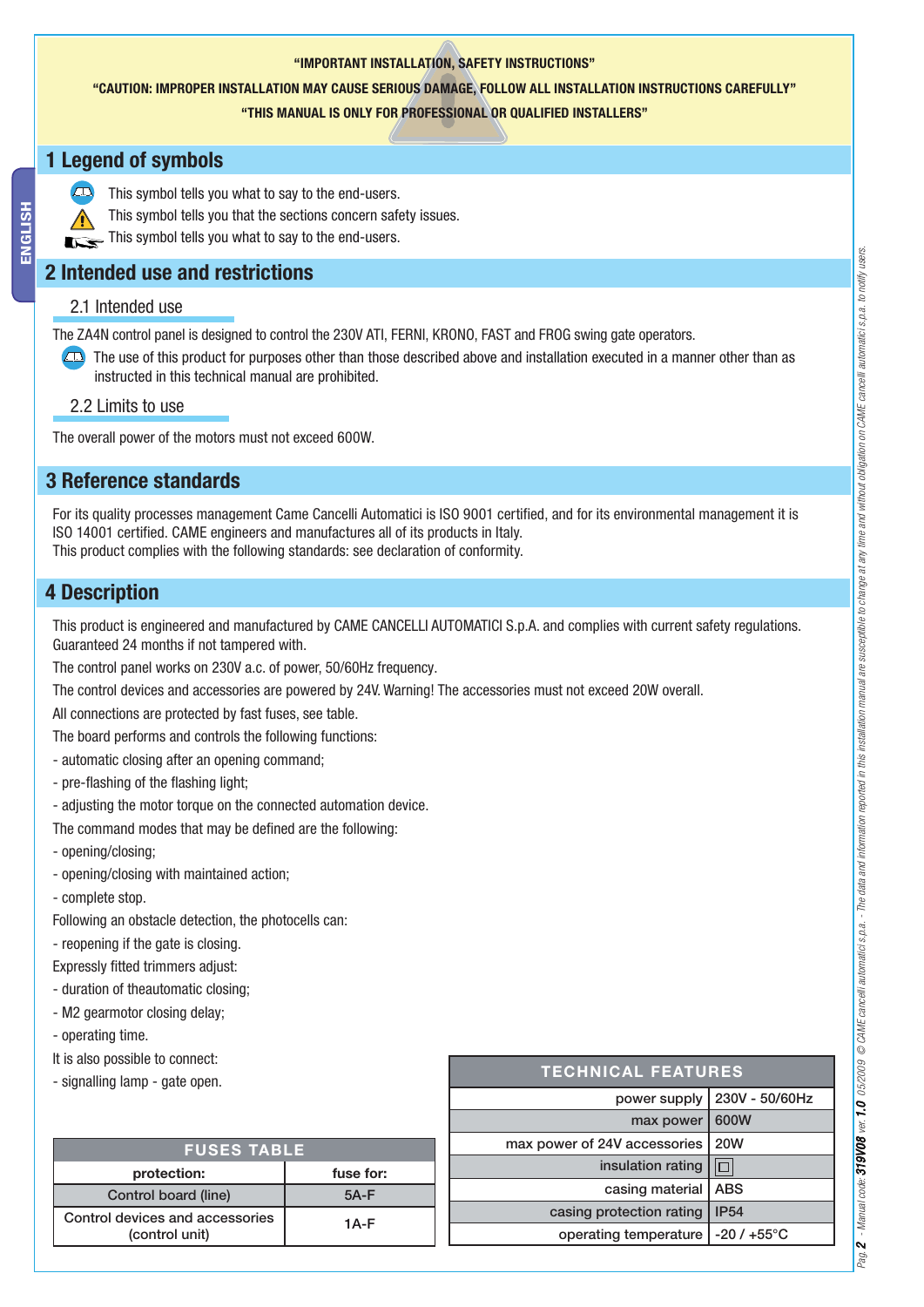#### 4.1 Main components

- 1 Connection terminal boards
- 2 Line fuse 5A
- 3 Control unit fuse 1A
- 4 Radio-code save buttons
- 5 Trimmer TL: Operating time adjustment
- 6 Trimmer delay on closing cycle motor n°2 adjustment
- 7 Trimmer TCA: Automatic closing time adjustment
- 8 2-dip function switch (see pag.6)
- 9 Socket AF radiofrequency board (see table)
- 10 Signaling LED
- 11 Motor torque regulator

N.B. FROG series: connect the black wires coming out of the board to the connectors of the first motor's condenser and the red wires to the second motor's condenser.

 $\bigwedge$  Warning! Before acting on the machinery, cut off the main power supply.

### **5 Installation**

#### 5.1 Preliminary checks

 $\bigwedge$  Before installing, do the following:

• Check that the panel's anchoring point is protected from possible blows, and that the anchoring surface is solid. Also check that the anchoring is done using the appropriate bolts, screws etc.

**FUSIBILIUNEASA** 

1

2

3

L1 L2 C 24 0 12

世界四面

FUSIBILE CENTRALINA 1A

 $\overline{\phantom{a}^{\bullet} \square}$ 

L2T 1 2 3 4 L1T

 $0112$ 

M

11

QUADRO COMANDO

L1 L2 U V W X Y E1 10 11 1 2 3 5 7 C1

 $T.$   $\frac{1}{2}$   $\frac{1}{2}$   $\frac{1}{2}$   $\frac{1}{2}$   $\frac{1}{2}$   $\frac{1}{2}$   $\frac{1}{2}$   $\frac{1}{2}$   $\frac{1}{2}$   $\frac{1}{2}$   $\frac{1}{2}$   $\frac{1}{2}$   $\frac{1}{2}$   $\frac{1}{2}$   $\frac{1}{2}$   $\frac{1}{2}$   $\frac{1}{2}$   $\frac{1}{2}$   $\frac{1}{2}$   $\frac{1}{2}$   $\frac{1}{2}$   $\frac{1}{$ 

FORFARA

 $10 (5) (6) (7)$ 

1 2

 $\Box$ 

 $4) 8$   $\frac{1}{2}$   $\frac{1}{2}$   $\frac{1}{2}$   $\frac{1}{2}$   $\frac{1}{2}$   $\frac{1}{2}$   $\frac{1}{2}$   $\frac{1}{2}$   $\frac{1}{2}$   $\frac{1}{2}$   $\frac{1}{2}$   $\frac{1}{2}$   $\frac{1}{2}$   $\frac{1}{2}$   $\frac{1}{2}$   $\frac{1}{2}$   $\frac{1}{2}$   $\frac{1}{2}$   $\frac{1}{2}$   $\frac{1}{2}$   $\frac{1}{2}$   $\frac{$ 

E

 $\mathbb T$ 

 $O(C)$ 

- Make sure you have a suitable omnipolar cut-off device with contacts more than 3 mm apart, and independent (sectioned off) power supply.
- $\bullet$   $\circ$  Make sure that any connections inside the case (that provide continuance to the protective circuit) be fitted with extra insulation as compared to the other conductive parts inside.
- Make sure you have suitable tubing and conduits for the electrical cables to pass through and be protected against mechanical damage.

#### 5.2 Tools and materials

Make sure you have all the tools and materials you will need for the installation at hand to work in total safety and compliance with the current standards and regulations.





9

Pag.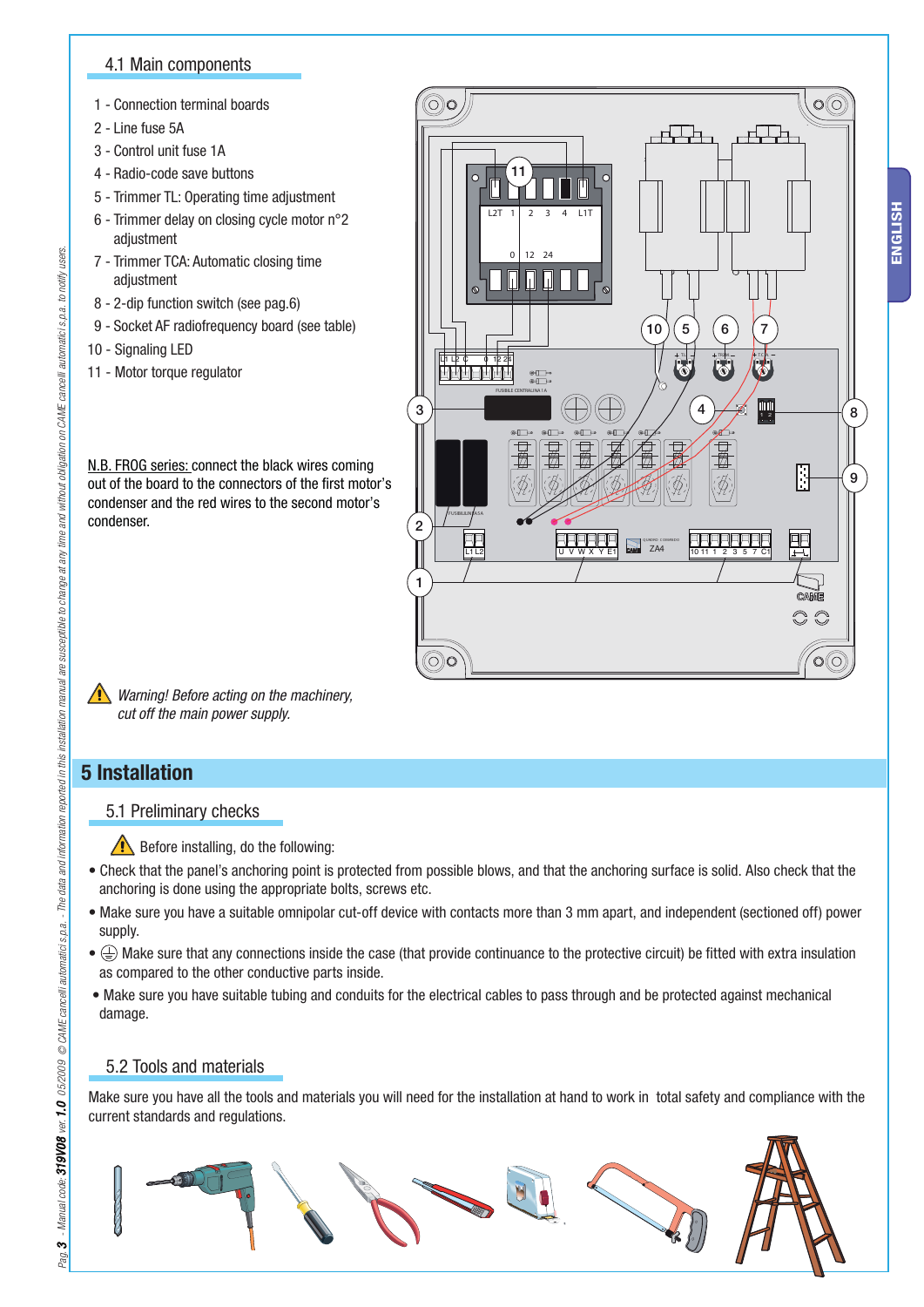#### 5.3 Fixing and mounting the casing

1) Fix the base of the panel in a protected area; we suggest using round top Phillips recessed head screws of max. 6mm in diameter.





2) Perforate the pre-punched holes and insert the cable glands with the corrugated tubing for the electrical cables to travel through. N.B.: the pre-punched holes have the following diameters: 23, 29 e 37 mm. Be careful not to damage the control board inside the control panel!!

3) After the adjustments and settings, fix the cover using the provided screws.



#### **6 Electrical connections**

#### Gearmotor

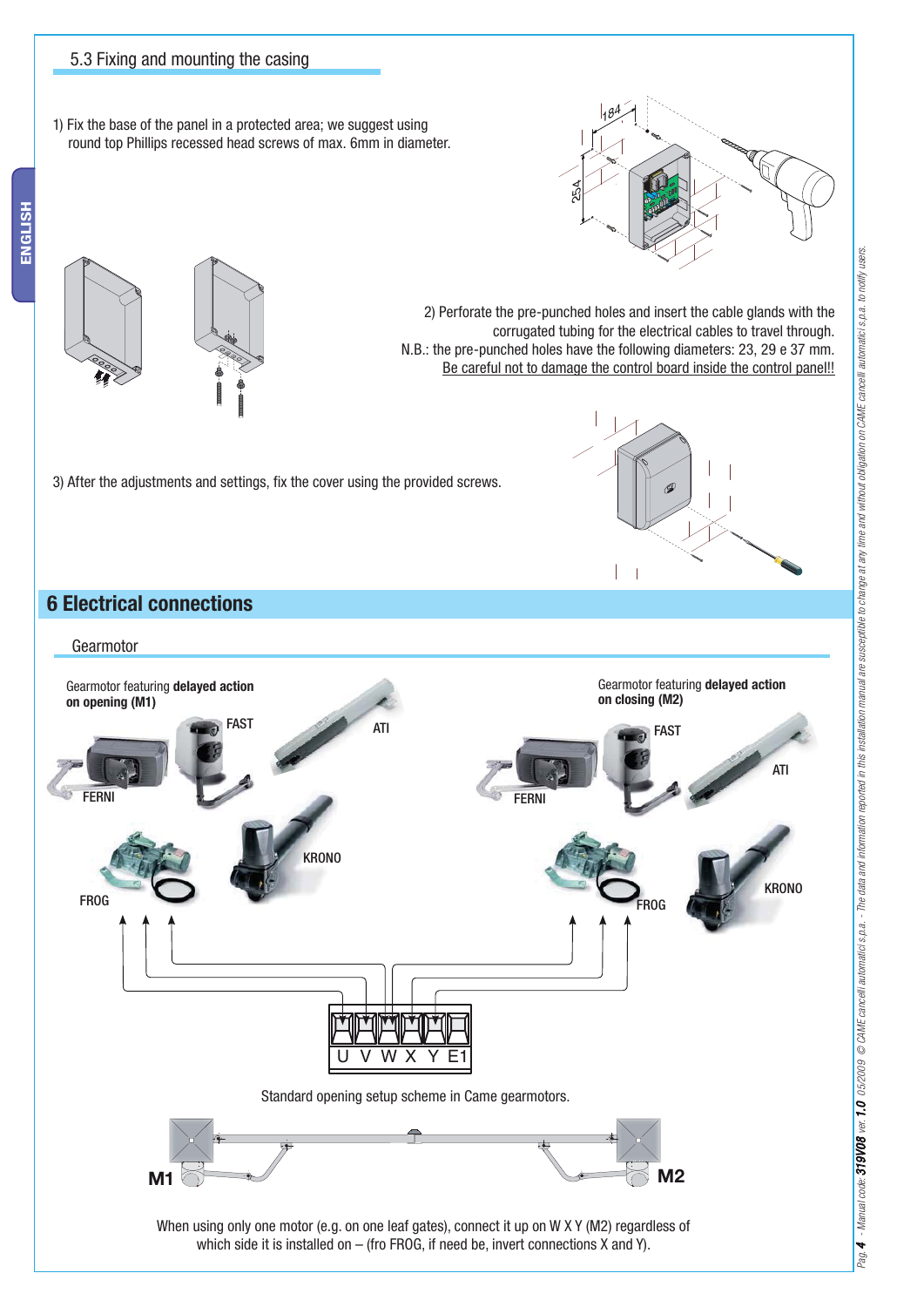

ENGLISH **ENGLISH**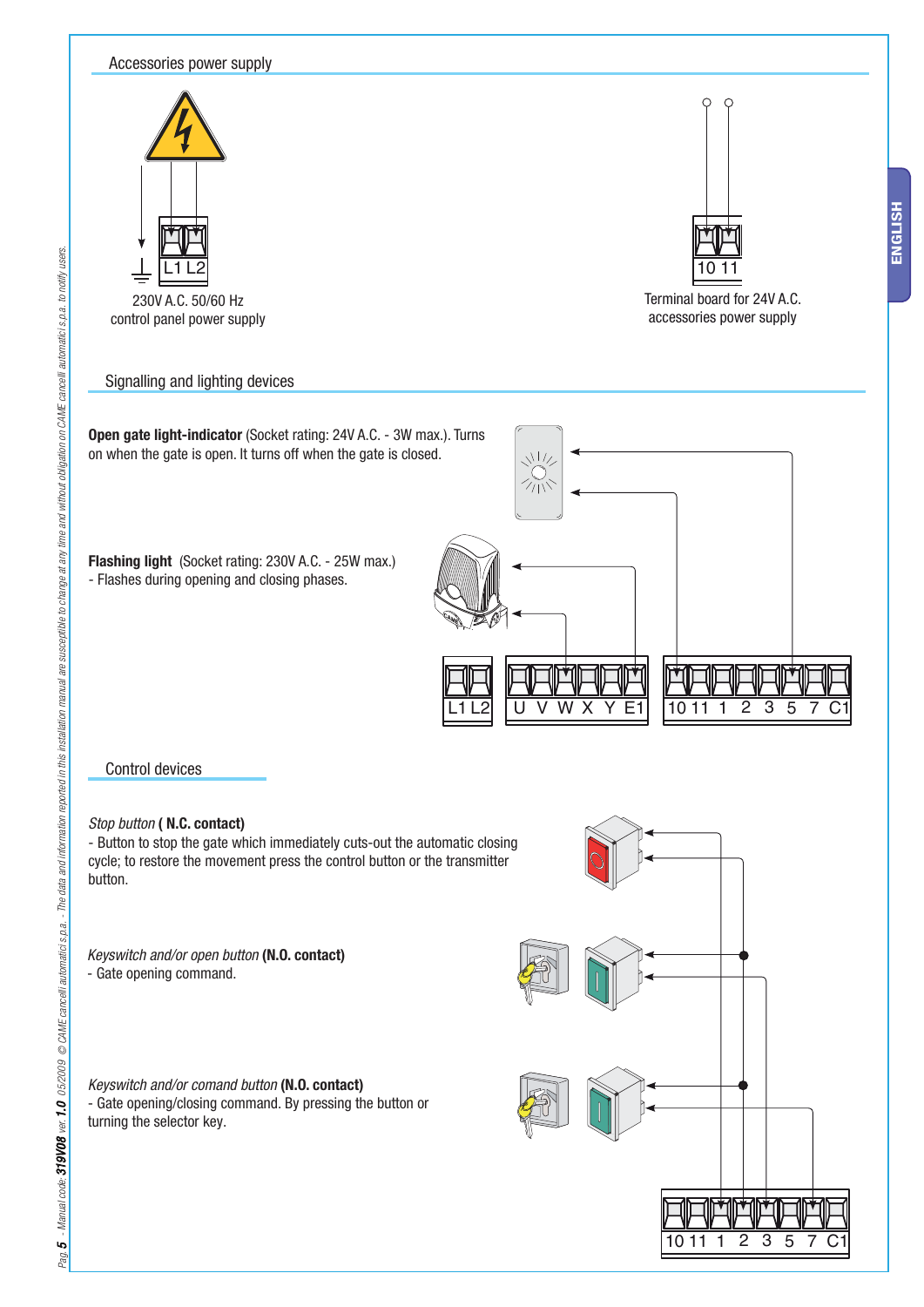#### Safety devices

**ENGLISH**

ENGLISH

**(N.C.) contact** for «re-opening during closing» - Input for safety devices such as photocells, sensitive edges and other EN 12978-compliant devices. During the gate leaves closing phase, opening the contact causes movement inversion until fully opened.



**(N.C.) contact** for «re-opening during closing»



### **7 Selecting functions**



1 ON Operator present", gate operates only when the pushbutton is held down (the radio remote control system is deactivated) enabled; (1 OFF - disabled);

2 ON "Automatic closing" enabled; (2 OFF - disabled).

Pag.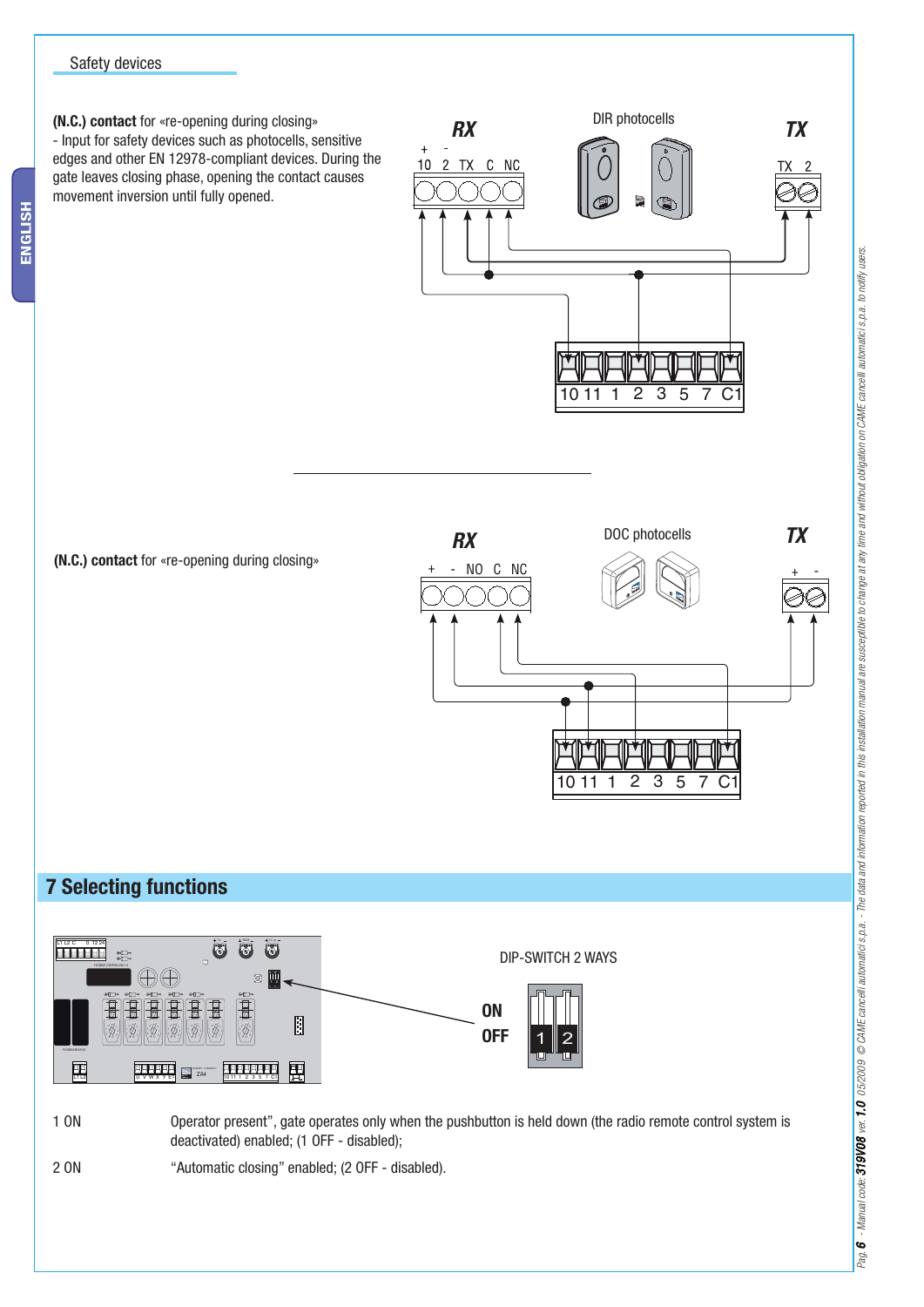## **8 Adjustments**



**ENGLISH**

ENGLISH

- **Trimmer T.L.** = Adjusting the working time from 5" to 50".
- **Trimmer TR2M** = Closing delay regulation for the 2nd motor (M2) from a minimum of 1" to a maximum of 10".
- **Trimmer T.C.A.** = Adjusting the automatic closing from 3" to 130".

### **9 Motor torque limiter**

To vary the motor torque, shift the shown faston to one of the 4 positions: 1 min., 4 max.



### **10 Activating the radio control**



Connect the antenna's RG58 cable to the apposite terminals.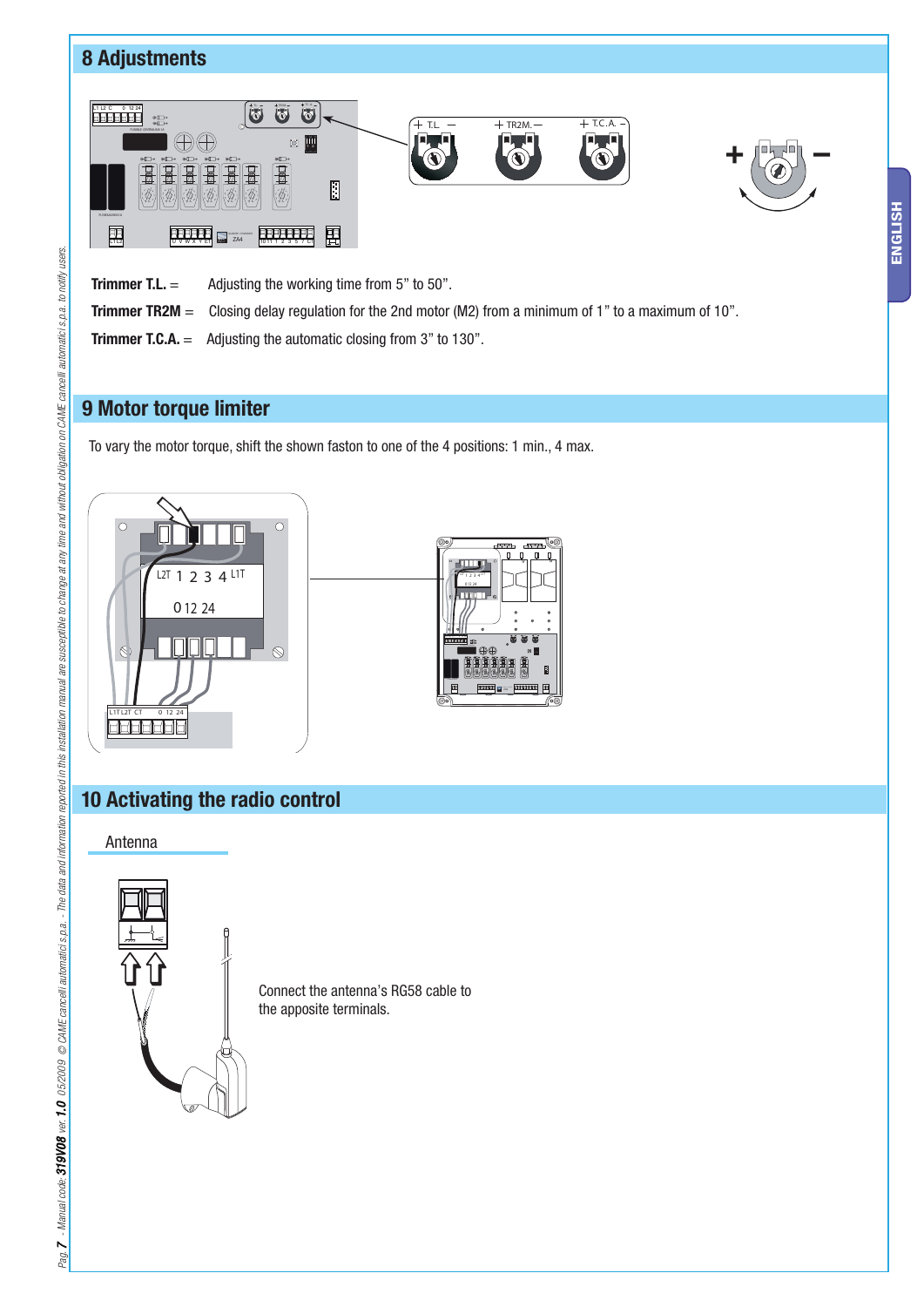#### Radio frequency card

Only for cards marked on the table:

- place the jumper as shown depending on the series of transmitters used. (see diagram).



Lock the radiofrequency card into the electronic card AFTER CUTTING OFF THE POWER SUPPLY (or after disconnecting the batteries). N.B.: The control board only recognises the radiofrequency card when the power is on.



#### **Transmitters**



Pag.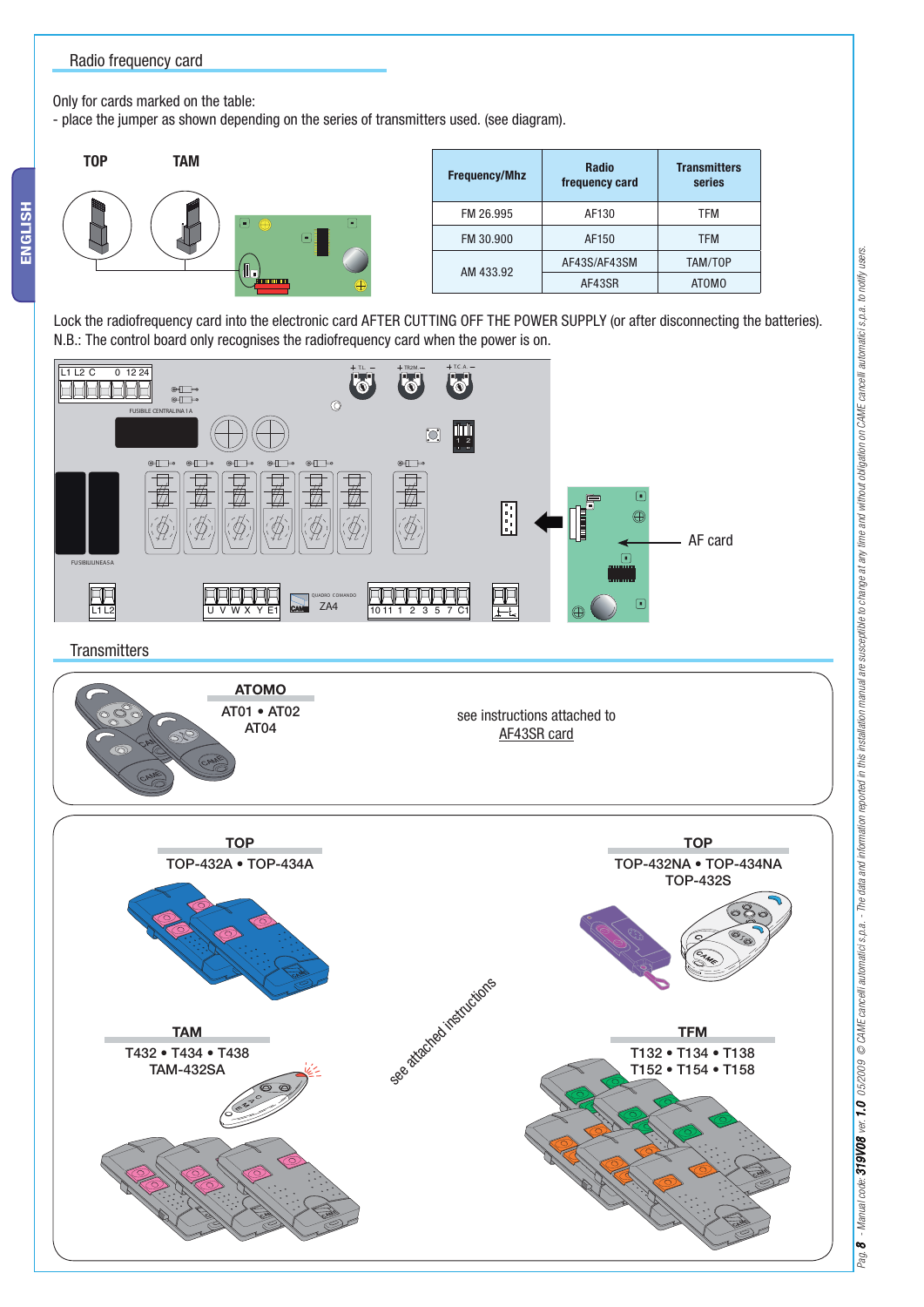#### Memorisation

Keep the "PROG" button pressed on the base board (the signal led will flash), the code is sent by a transmitter button and the led remains alight to signal that it has been stored (see the figure).



#### In its premises, CAME CANCELLI AUTOMATICI S.p.A. implements an Environmental Management System certified in compliance with the UNI EN ISO 14001 standard to ensure environmental protection.

Please continue our efforts to protect the environment—which CAME considers one of the cardinal elements in the development of its operational and market strategies—simply by observing brief recommendations as regards disposal:

#### **DISPOSAL OF PACKAGING**

The packaging components (cardboard, plastic, etc.) are all classifiable as solid urban waste products and may be disposed of easily, keeping in mind recycling possibilities.

Prior to disposal, it is always advisable to check specific regulations in force in the place of installation.

#### **PLEASE DISPOSE OF PROPERLY!**

#### **A** PRODUCT DISPOSAL

Our products are made up of various types of materials. Most of them (aluminium, plastics, iron, electrical wires, etc.) may be disposed of in normal garbage collection bins and can be recycled by disposing of in specific recyclable material collection bins and disposal in authorized centres. Other components (electrical boards, remote control batteries, etc.), however, may contain polluting substances. They should therefore be removed and given to qualified service companies for proper disposal.

Prior to disposal, it is always advisable to check specific regulations in force in the place of disposal.

#### **PLEASE DISPOSE OF PROPERLY!**

### **12 Conformity declaration**

#### **MANUFACTURER'S DECLARATION** As per Enclosure II A of Directive 2006/95/CE

 $\overline{c}$ 

**CAME Cancelli Automatici S.p.A.** via Martiri della Libertà, 15 31030 Dosson di Casier - Treviso - ITALY tel (+39) 0422 4940 - fax (+39) 0422 4941 internet: www.came.it - e-mail: info@came.it Also, they furthermore represent and warrant that the product/s that are the subject of the present Declaration are manufactured in the respect of the following main *harmonized provisions:*

EN 60335-1 / EN 60335-2-103 / EN 13241-1 / EN 61000-6-2 / EN 61000-6-3

Hereby declare, under their own respons ibility, that the product/s called ...

Managing Director Mr. Gianni Michielan

… complies with the provisions of the following Directives

2006/95/CE - Direttiva Bassa Tensione 2004/108/CE - Direttiva Compatigilità Elettromagnetica